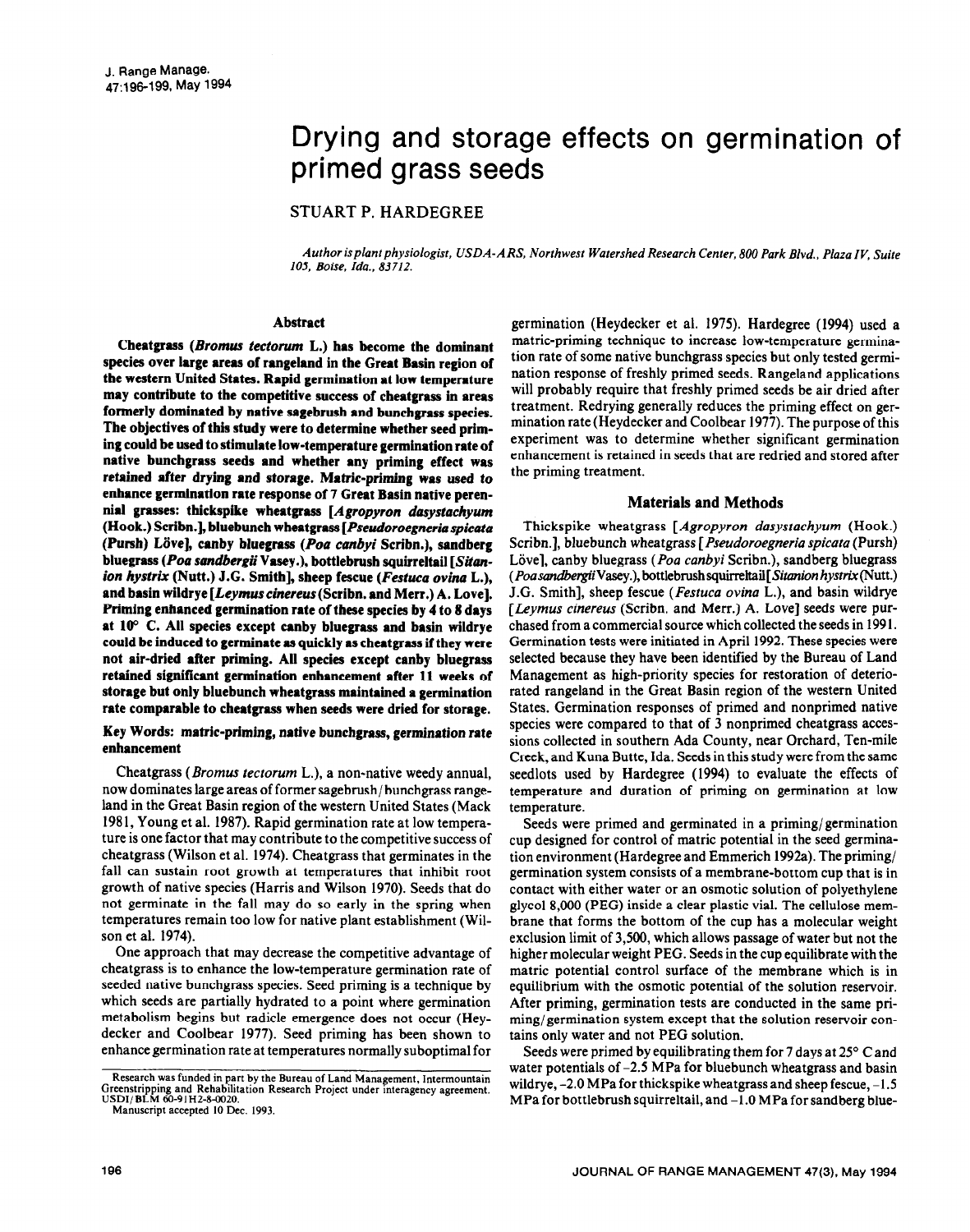primed seeds for each native species and the 3 cheatgrass accessions. All priming/germination cups that were not switched to water were taken out of the priming vials and placed on absorbent paper toweling on the laboratory bench and the seeds were allowed to air dry for 7 days. After 7 days, another germination test was initiated for 9 sets of primed/ dried seeds and for an equivalent set of nonprimed seeds of each species. The seeds from the remaining primed/dried treatments were transferred into paper envelopes and stored at room temperature in the laboratory. A germination test at 10° C was initiated for a new set of primed/dried and nonprimed seeds every 2 weeks for the next 10 weeks. Ten <sup>o</sup>C was selected as the cold temperature test environment because some of these seedlots germinated less than 5% after 21 days of hydration at 5° C (data not shown). Wilson (1972) recommended 10° C as a low-temperature test environment for germination rate of species that do not normally germinate well at lower temperatures. Wilson et al. (1974) used a 10' C laboratory test to evaluate field effects on low-temperature germination rate of range **grass** seeds. Seeds were dusted with fungicide (2,4,5,6-tetrachloro-1,3-benzenedicarbonitrile, wettable powder) at the beginning of the priming treatment. Primed seeds, primed/dried seeds, and nonprimed seeds were also treated by immersion in a few drops of fungicide

grass and canby bluegrass. These conditions were estimated to induce the maximum germination enhancement among seedpriming treatments tested in a previous experiment (Hardegree 1994). Sixty-three sets of 30 seeds each were primed for bluebunch wheatgrass, thickspike wheatgrass, bottlebrush squirreltail, and basin wildrye. Sets of 35 seeds each were primed for the smaller Poa and Festuca species. Vials used for priming were arranged in 9 randomized blocks inside a controlled-temperature room under both fluorescent and incandescent lights (18.8 W  $m^{-2}$ ) for 12 hours  $\frac{day^{-1}}{x}$ . After priming, sets of 9 priming/germination cups for each species were immediately switched to vials containing pure water and monitored for germination at 10' C for 21 days. A germination test was also initiated at this time for 9 replicate samples of non-

suspension (2.5 g wettable powder per 100 ml of water) at the beginning of each germination test. Seeds were retreated with additional fungicide suspension if they developed fungal growth. Excess fungicide suspension was suctioned from the membrane after treatment.

Germinated seeds were counted daily and removed from the cups when they exhibited  $\geq$ 2 mm radicle extension. Total germination percentage and days elapsed to 50% of total germination, as an index of germination rate, were recorded for each vial. Quadratic regression analysis was used to determine whether low-temperature germination rate changed over the storage period for both primed/ dried seeds and for seeds in the nonprimed treatments (Evans et al. 1982). Regression equations were recalculated deleting quadratic and linear terms that were not significant ( $P \le 0.10$ ). Lower order terms that were not significant were left in the equation if a higher order term was significant. Days elapsed to 50% of total germination was estimated from the regression equations and model confidence intervals ( $P \leq 0.05$ ) determined for each species and treatment combination. Mean germination response and 95% confidence intervals were also calculated for freshly primed seeds that were not redried after treatment. Primed and primed/dried treatments were considered to be significantly different from the nonprimed control treatment if their modeled confidence limits did not overlap the predicted value for the control treatment during the equivalent 21-day germination evaluation. There was very little variability in germination rate among cheatgrass accessions. A single regression model and confidence limits were, therefore, calculated from the aggregated cheatgrass data.

There was relatively little variability in total germination percen-

tage as a function of storage time for either the control or primed/dried treatments. Mean values and 95% confidence intervals were, therefore, calculated for total germination percentage of nonprimed control, primed, and primed/dried treatments disregarding storage time effects.

## **Results**

Priming significantly enhanced total germination percentage of thickspike wheatgrass, bottlebrush squirreltail, and basin wildrye seeds that were not dried after treatment (Table 1). Total germination of freshly primed seeds of bluebunch wheatgrass, canby bluegrass, sandberg bluegrass, and sheep fescue did not differ from nonprimed seeds (Table 1). All species showed either a decrease or no change in total germination of primed seeds when they were dried and stored (Table 1). After drying, total germination of

Table 1. Mean values and confidence interval widths  $(P \le 0.05)$  for total **germination percentage of nonprimed, primed, and primed and dried seeds. Data for primed and dried seeds were aggregated across all levels of storage duration.** 

| <b>Species</b>              | Nonprimed  | Primed     | Primed and dried |
|-----------------------------|------------|------------|------------------|
|                             |            | (%)        |                  |
| Thickspike wheatgrass       | $82 \pm 2$ | $88 \pm 5$ | $84 \pm 2$       |
| <b>Bluebunch</b> wheatgrass | $87 + 2$   | $91 + 6$   | $85 \pm 2$       |
| Canby bluegrass             | $85 \pm 2$ | $85 \pm 5$ | $78 \pm 2$       |
| Sandberg bluegrass          | $71 \pm 3$ | $72 + 7$   | $68 \pm 4$       |
| Bottlebrush squirreltail    | $67 \pm 3$ | $78 + 9$   | $57 \pm 3$       |
| Sheep fescue                | $59 \pm 4$ | $58 \pm 8$ | $49 \pm 4$       |
| Basin wildrve               | $59 \pm 3$ | $73 \pm 6$ | $71 \pm 3$       |
| Cheatgrass                  | $62 \pm 2$ |            |                  |

primed seeds was either lower than, or could not be- distinguished from total germination of nonprimed seeds for all species except basin wildrye (Table 1). Cumulative germination curves indicated that after 21 days, a plateau had been reached in total germination for all species and treatments except for the nonprimed control treatment of basin wildrye (data not shown).

Priming significantly increased germination rate (decreased days elapsed to 50% of total germination percentage) for all species even after drying and storage (Fig. 1). The longest storage duration of canby bluegrass was the only primed treatment that did not retain significant germination enhancement after 11 weeks of storage (Fig. 1). Most rapid germination was always associated with freshly primed seeds. Priming had a relatively greater effect on germination rate than on total germination percentage. Days elapsed to 50% of total germination percentage for freshly primed seeds ranged from about 30% of control levels for bottlebrush squirreltail and sandberg bluegrass to over 65% for basin wildrye seeds (Fig. 1). Germination rate enhancement of freshly primed seeds ranged from over 8 days for bottlebrush squirreltail to only 4 days for bluebunch wheatgrass (Fig. 1).

Freshly primed seeds of all species except canby bluegrass and basin wildrye germinated more rapidly than the cheatgrass accessions (Fig. 1). After drying, only bluebunch wheatgrass maintained a germination rate comparable to that of the cheatgrass accessions.

#### **Discussion**

Seed priming has been widely used to enhance the germination response of agricultural crop species (Bradford 1986). Priming studies of rangeland species are more limited. Keller and Bleak (1968), Bleak and Keller (1972), and Kastner et al. (1981) found that presowing hydration had beneficial effects on germination response of some intermountain grass species. Wilson (1973) enhanced germination rate of an introduced bunchgrass by equili-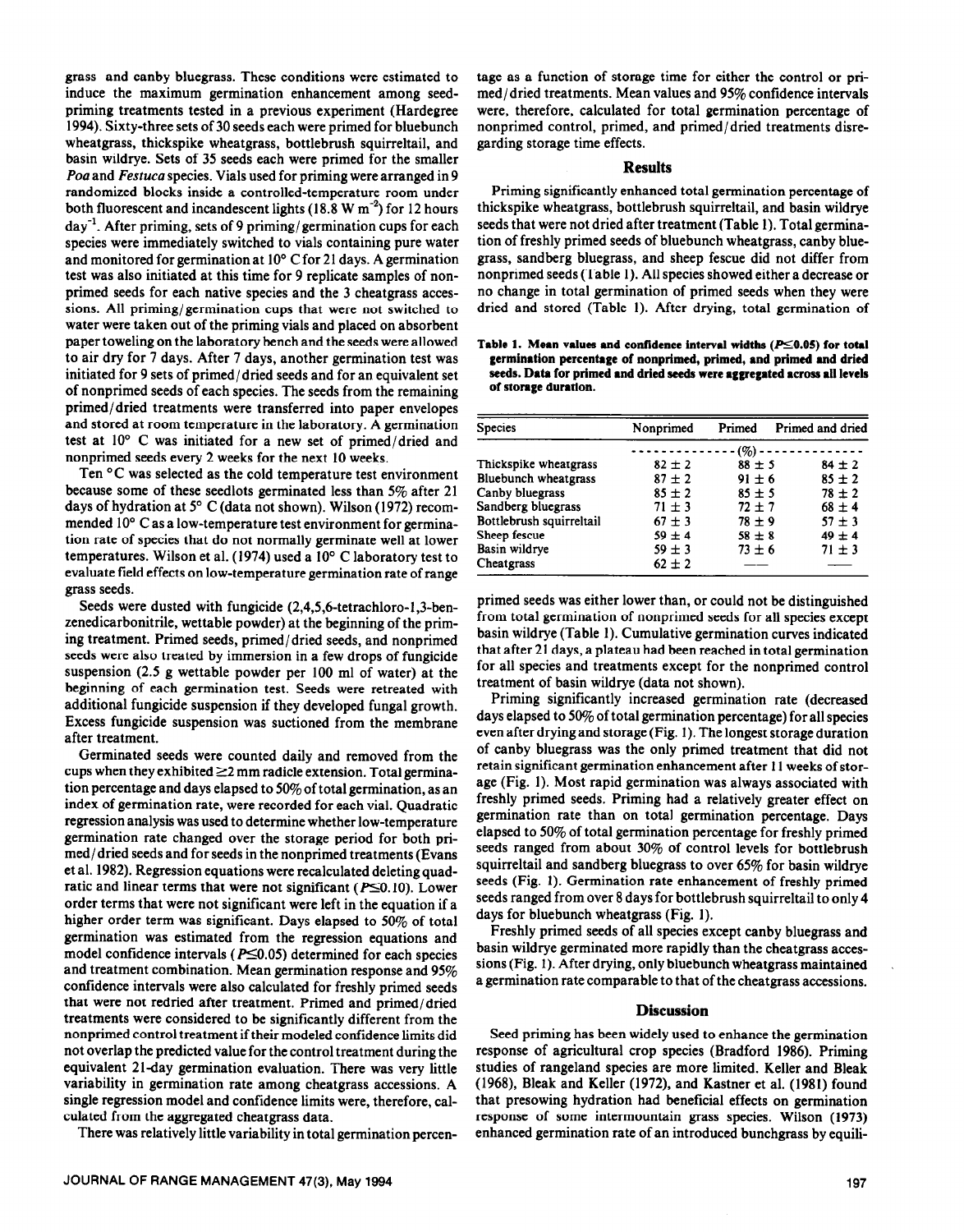

Fig. 1. Days elapsed until 50% of final germination of untreated (o), primed ( $\Box$ ), and primed and dried ( $\Diamond$ ) seeds of 7 native bunchgrasses and cheatgrass. Lines represent confidence limits ( $P \le 0.05$ ) calculated from quadratic regression analysis. Vertical bars are confidence limits ( $P \le 0.05$ ) **calculated for the mean of primed seeds that were not redried after treatment.** 

brating the seeds at subgermination water potentials. Hardegree (1994), primed seeds germinated significantly faster than non-<br>and Emmerich (1992a,b) and Hardegree (1994) used matric- primed seeds even after drying and sto and Emmerich (1992a,b) and Hardegree (1994) used matric- primed seeds even after drying and storage. Only bluebunch<br>priming to increase germination rate of 11 range grass species but wheatgrass, however, maintained a germi priming to increase germination rate of 11 range grass species but wheatgrass, however, maintained a germination rate as high as did not dry the seeds after treatment. The current study shows that, cheatgrass when the seed for the 7 Great Basin grass species previously tested by Hardegree priming treatments used in this experiment were somewhat arbi-

cheatgrass when the seeds were dried after treatment (Fig. 1). The